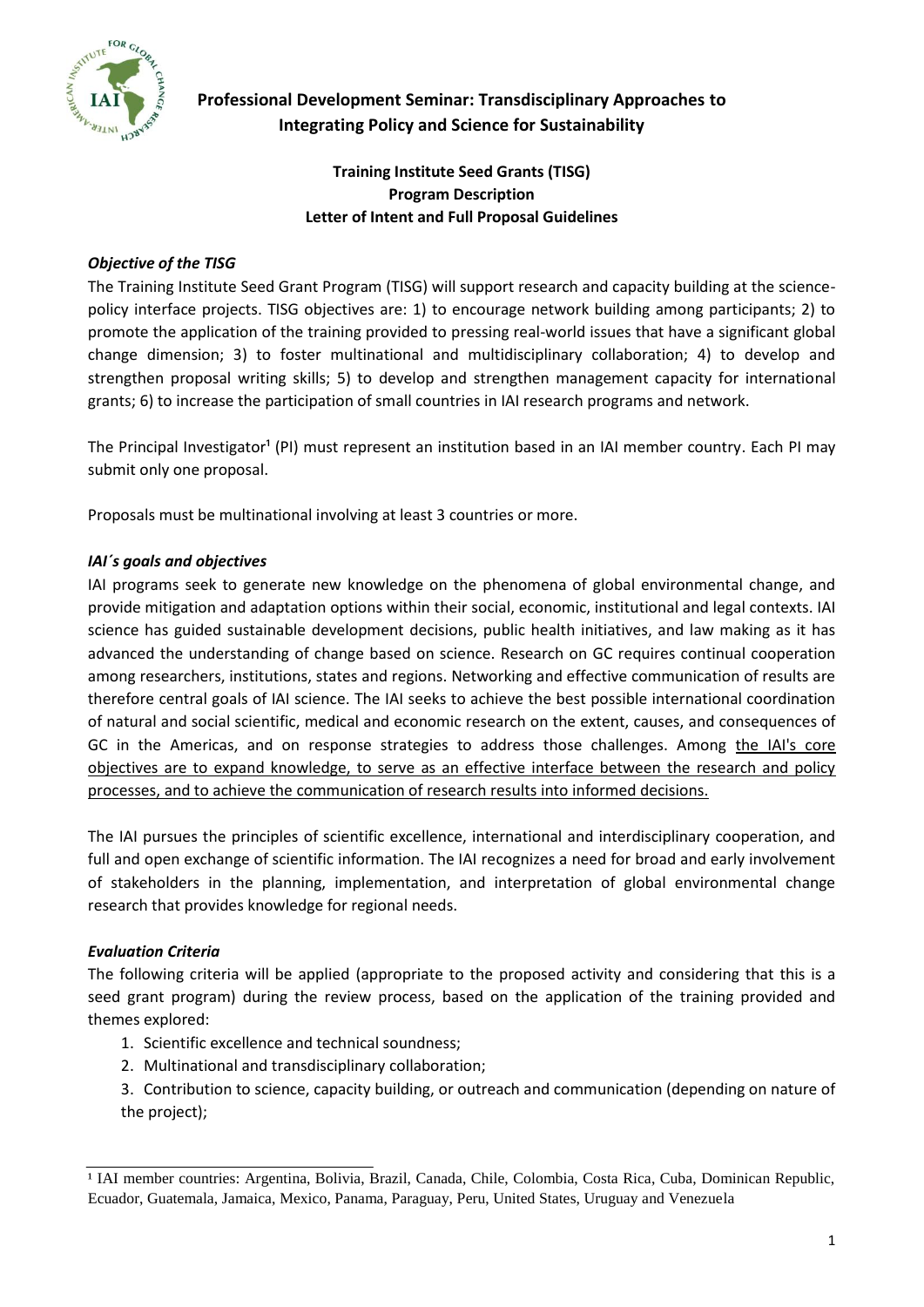4. Policy relevance and contribution to Science-Policy interface (stakeholder interaction, engagement with policy and decision-makers and knowledge dissemination);

5. Appropriateness of budget request for the proposed activity; and a management plan that supports international and interdisciplinary collaboration;

6. Sustainability of the work proposed; in-kind contributions are not required, but would be favorable.

IAI goals and objectives will also be considered in the review and final approval of the grants.

#### *Review Process*

A selection committed will be set up and composed of the program coordinators and facilitators. The committee will evaluate the proposals and will award the grants based on the evaluation criteria outlined above, the application of the training provided, and on the IAI´s goals and objectives.

#### *Funding available:*

Funding available is a maximum of US\$100,000 per grant. Grants will be a one time award for duration of up to 24 months.

#### *Schedule of Activities for PDS:*

The PDS seed grant program will be developed in two phases: Phase I: letters of intent (LoI), and Phase II: full proposals.

#### *Phase I:*

December 2, 2016: Submission of Letters of Intent (LoI) no more than 2 ages. January 15, 2017: Feedback on LoIs by review committee / mentor. February 15, 2017: Deadline for Re-submission of LoI (taking into account reviewers´ feedback). March 31, 2017: Deadline for submission of full proposal of no more than 6 pages. May 15, 2017: Submission of final full proposals.

#### *Phase I: Letter of Intent Guidelines (no more than 2 pages)*

**Content: Project title Project duration** (up to 24 months) **Funding requested** (up to US\$100,000) **Principal Investigator (PI) name and Institution** (grantee) **Co-Investigators (co-PI)** (names, institutions, countries) **Problem to be addressed** (e.g. research question, hypothesis) **Project objectives Project activities Expected results** (deliverables, outputs) **Project team** (areas of expertise - key words, interdisciplinary collaboration) **Science-Policy interface**

Letters of intent (LoI) must consider:

- scientific excellence;

- interdisciplinarity - Please consider: How will your project integrate the biophysical and social sciences? Does the project team have the expertise to carry out the proposed work?;

- science-policy interface - Please consider: How will your project link to 2 crucial issues: development and adaptation - in the agriculture or water, health, cities, risk management sectors?; What you propose to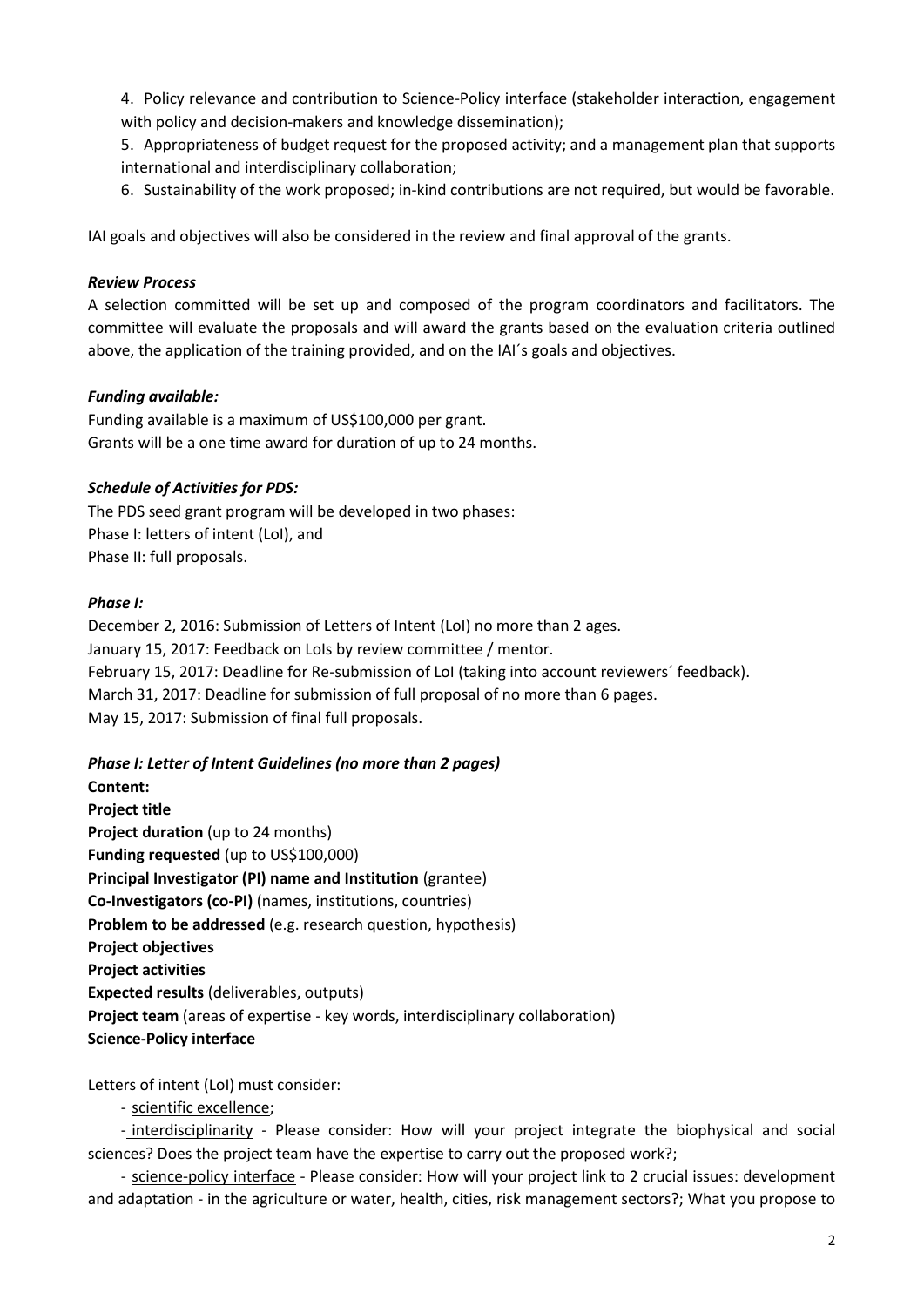do is innovative and/or useful (locally, regionally)? Who is your beneficiary/end-user? How will you engage users in the project activities? What are your team´s strengths – local data, knowledge, engagement with local decision-makers, communities?;

- be REALISTIC about what can be done with the funding requested in 24 months;

- avoid projects dealing with global climate models, or long-term (i.e., end of century) scenarios; preference is given to local applications with a clear benefit in the short to mid term. Consider using tools explored at PDS (techniques);

- In sum: be focused; clear; concise, but provide the necessary information to clearly state the problem to be addressed, the objectives, the deliverables, the capacity of the team to carry out the proposed work and deliver the results, and the feasibility and usefulness of the project to a "beneficiary/client/end-user".

#### *Phase II: Full proposal*

Read carefully the instructions below for the full proposal development.

The proposal length must be no more than 6 pages. The appendices and budget form are excluded from the page count.

Spacing and font size: 12-point font, single-spaced.

Language: Proposals must be submitted in English.

Full Proposals that do not meet all of these requirements will not be evaluated.

#### *Phase II: Full Proposal Guidelines (no more than 6 pages)*

*Page 1-* Include (1) Title of proposal and (2) proposal team. List Project PI, and Coinvestigators/collaborators and contact information (address, phone, fax and email); (3) the funding requested in US\$; and (4) project duration and start and end date of the project- half a page;

*Page 1- Executive Summary:* The Executive Summary is very important, as it will be the primary mean by which the reviewer will start making a judgment of the proposal. State clearly the problem that will be addressed, and HOW the project will tackle this problem and the expected major results, as well as the necessary funding and your team's expertise for conducting the work - half a page;

*Proposal Introduction/Background Information:* In this section, provide a statement of the problem and the relevance of the project, review relevant previous work, what the project intends to do, how it will fit in with current efforts;

*Objectives:* Describe the objectives of the project;

*Methodology/Approach:* Describe the methods, data and tools that will be used;

*Activities:* Describe the activities to be developed to achieve the objectives, schedules/project timeline and/or locations;

*Contribution of Project Team/Multinational & Transdisciplinary collaboration:* (1) Describe the project team (PI, co-investigators and other project participants - e.g. stakeholders, policy makers, students), including their nationalities and affiliations and relevant previous experience and qualifications, and a brief explanation of their role in the project; (2) Explain the transdisciplinary and multinational approach of the